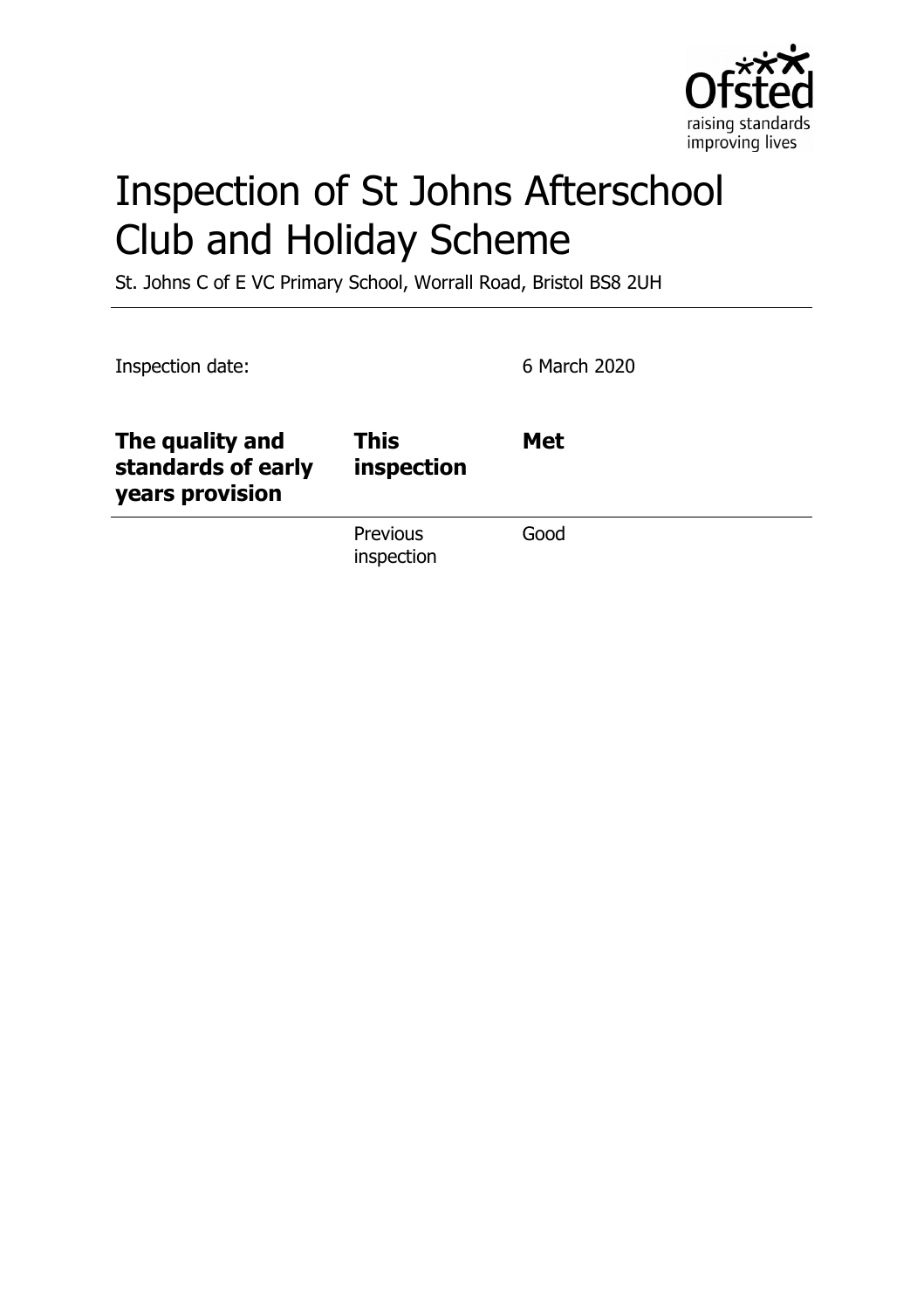

# **What is it like to attend this early years setting?**

#### **This provision meets requirements**

Children are keen and eager to attend the after-school club; they arrive happy and seem confident in their surroundings. Children develop secure relationships with the staff and other children who attend the club. They quickly settle and follow the routines of the club well. For instance, children know that they must register in with staff and put their belongings away before they settle in to play. Staff provide a good range of activities for children to take part in. For instance, younger children enjoy playing imaginatively with their friends in the area set up by staff.

Staff have good procedures in place to get to know the children. Younger children have an allocated key person to help them to settle and make friends within the club. Children can make their own choices about what they would like to play with; they have resources set out and can access additional toys independently.

Children benefit from relaxed mealtimes. Staff use this time well to support children's social skills. Children are confident at sharing stories and jokes with their peers as they eat. All children are kind, polite and behave appropriately. They respond well to the boundaries that are in place to keep them safe. For example, children know which areas they can access.

### **What does the early years setting do well and what does it need to do better?**

- Partnerships with parents are good and well established. Staff work closely with parents to get to know children and their individual needs; this helps children to feel secure and to settle quickly. Parents reflect positively on the experiences that their children have at the club.
- $\blacksquare$  The manager and staff are a committed and enthusiastic team who work extremely well together. Staff are well supported in their roles and the manager works closely with the management committee. Staff recognise each other's strengths and communicate well, to ensure that they meet children's needs appropriately. For instance, staff deploy themselves well to ensure that children are well supervised at all times.
- $\blacksquare$  Staff support the children to learn about risks and how to keep themselves safe. They remind children of the rules of the club and children learn how to stay safe on the walk from school. Children listen well and follow staff instructions as they take part in the 'walking bus'. Staff risk assess and make sure that children follow the well-rehearsed routine safely.
- $\blacksquare$  The manager and staff follow good procedures to evaluate their practice and make changes to benefit the children. For example, they have regular team and leadership meetings. Staff seek the views of parents and children to reflect on what works well, and what they can change and develop further. Staff involve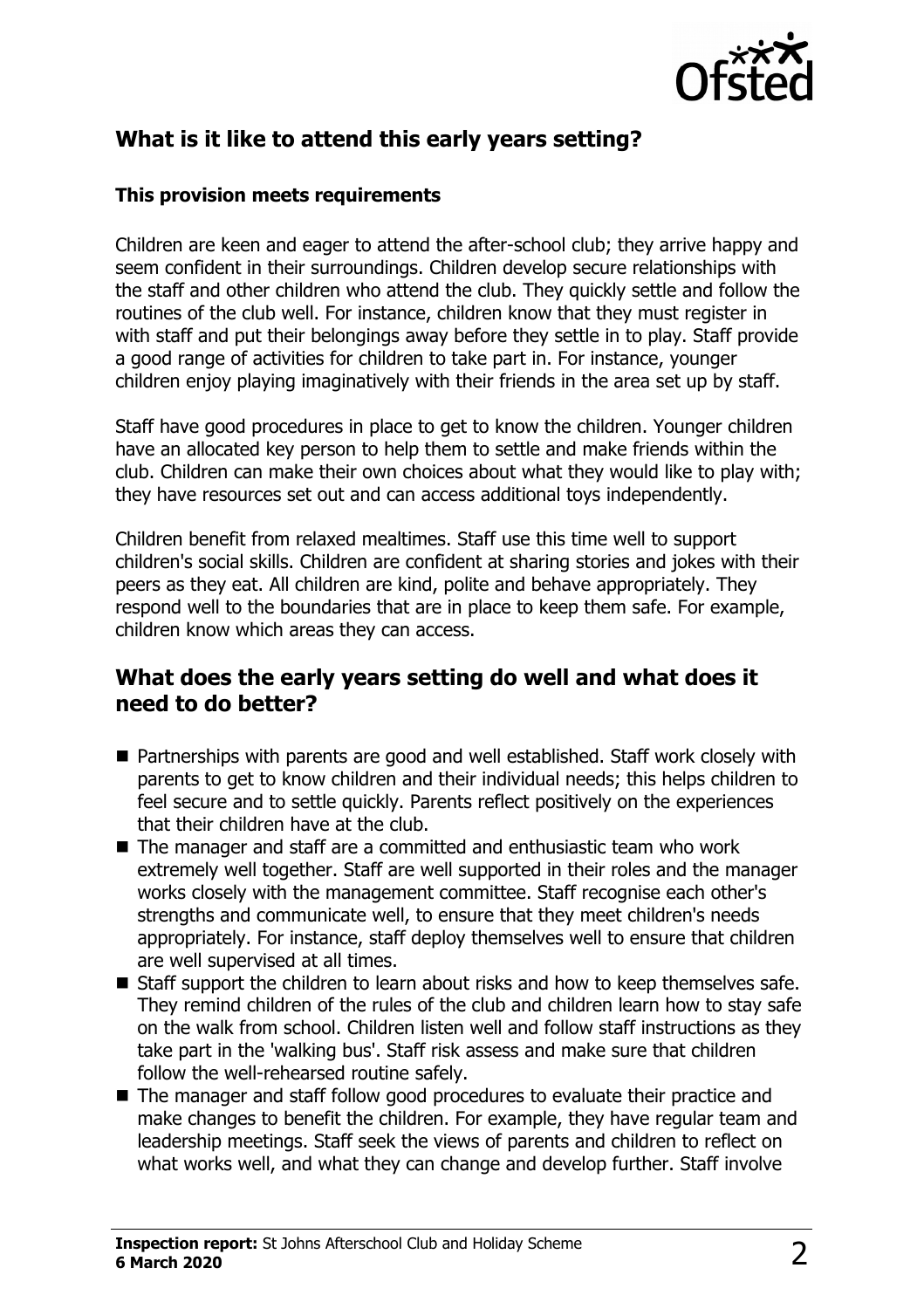

children in making decisions about what resources to buy to meet children's interests. However, there is scope to involve children more in the day-to-day planning of activities, to ensure that all children are motivated to be involved in the activities provided.

- Children benefit from regular fresh air and exercise. Staff recognise that some children prefer to be outside, and they facilitate this well. Children enjoy playing outside in all weathers. They select from the outdoor resources to play with staff and their peers. Children enjoy ball games and group games, such as tag.
- Staff promote children's language and communication skills well. They engage children in conversations and listen eagerly to the stories that children have to share. Children excitedly share stories about their day when they come out of school.
- $\blacksquare$  Links between the club and the school that children attend are strong. The manager has regular meetings to share information to support children and their families, and some staff from the club work within the school. Staff use information from the schools well, such as around topics and events, to plan activities for children. This reinforces learning and provides consistency.

# **Safeguarding**

The arrangements for safeguarding are effective.

The manager and staff have a good understanding of their roles and responsibilities to protect children's welfare and keep them safe. They recognise the signs and indicators of a child being at risk of harm. Staff know the procedures that they should follow to report any concerns. Staff are vigilant and carry out daily checks of the environment to make sure that children are not in contact with hazards. The manager understands her responsibility to check and monitor the suitability of the staff working with children. She follows good procedures to safely recruit staff.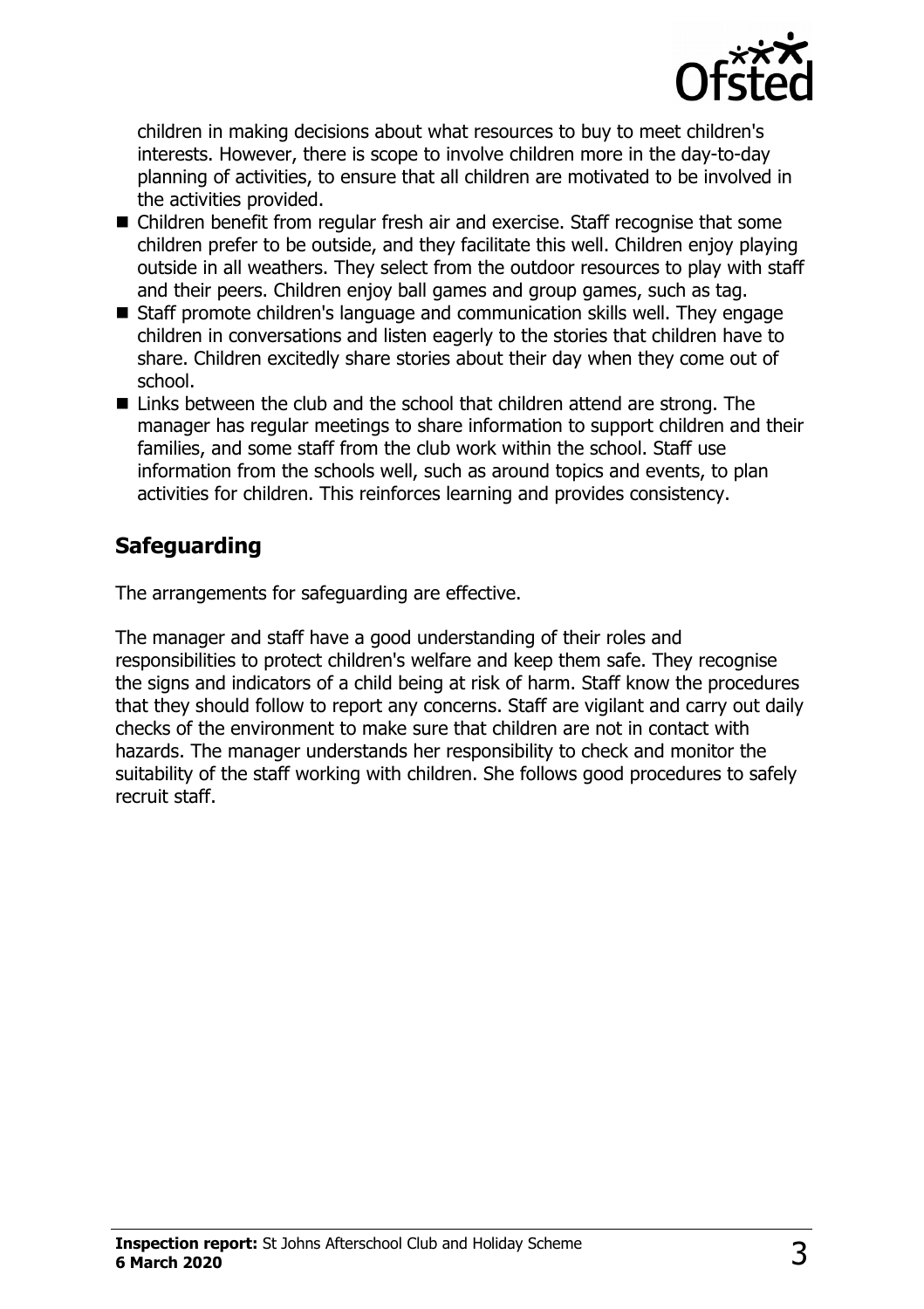

| 107056                                                                               |
|--------------------------------------------------------------------------------------|
| <b>Bristol City of</b>                                                               |
| 10061816                                                                             |
| Childcare on non-domestic premises                                                   |
| Early Years Register, Compulsory Childcare<br>Register, Voluntary Childcare Register |
| Out-of-school day care                                                               |
| 4 to 11                                                                              |
| 60                                                                                   |
| 263                                                                                  |
| St Johns After School Club & Holiday Scheme<br>Committee                             |
| RP522565                                                                             |
| 0117 970 6677                                                                        |
| 13 July 2016                                                                         |
|                                                                                      |

## **Information about this early years setting**

St John's Afterschool Club and Holiday Scheme registered in 1990. It provides a breakfast club, after-school club and a holiday playscheme. All groups operate from a building in the grounds of St John's Primary School in Clifton, Bristol. The breakfast club and after-school club open each weekday during school terms. Sessions are from 8am to 9am, and from 3.15pm to 6pm. The holiday playscheme runs each weekday of the school holidays from 8am to 6pm. The club employs 24 members of staff. One holds qualified teacher status, one has a foundation degree, three staff hold qualifications at level 3 and four members of staff hold a qualification at level 2.

## **Information about this inspection**

**Inspector** Victoria Nicolson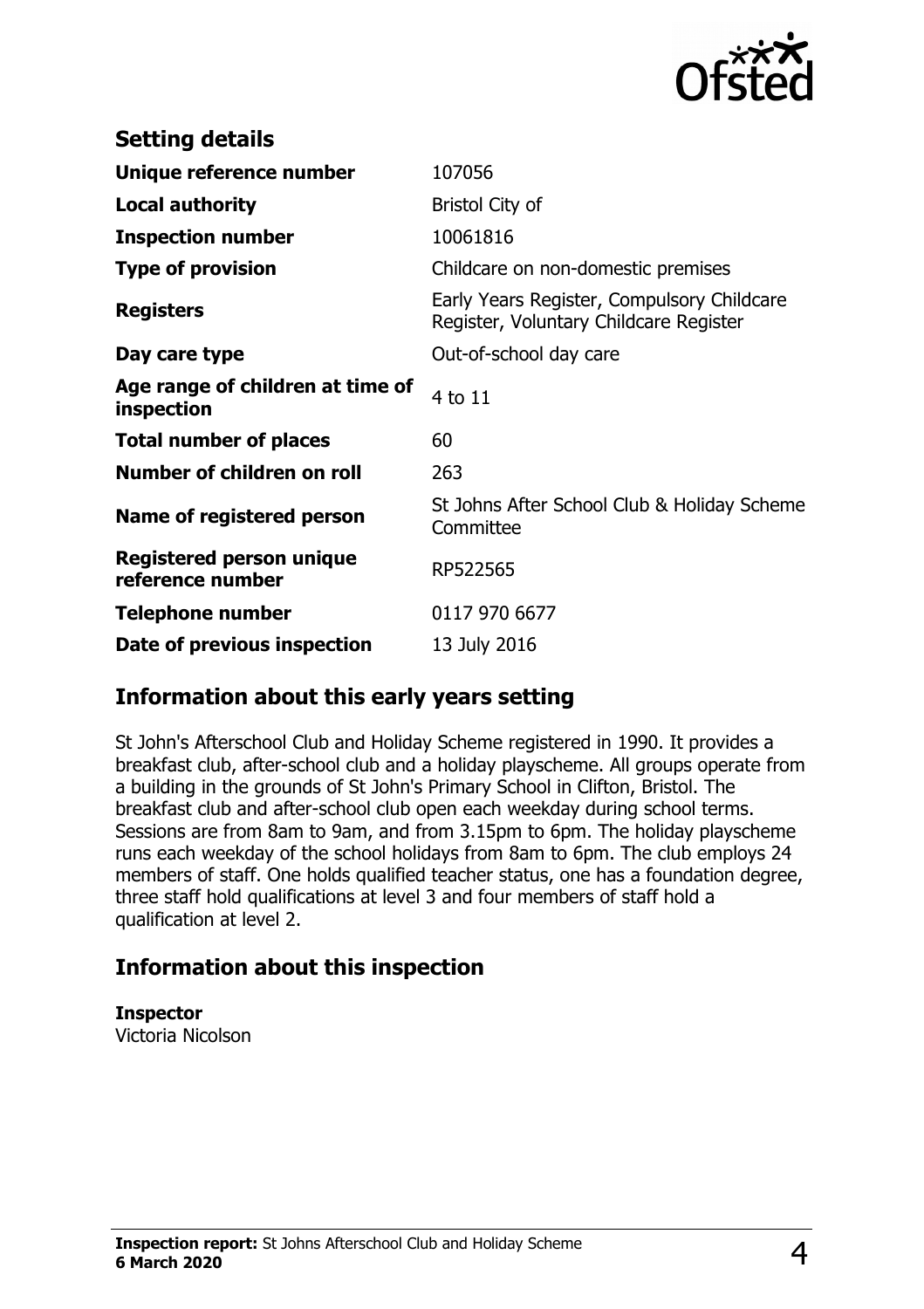

#### **Inspection activities**

- $\blacksquare$  The inspector viewed all areas of the premises that are used by children.
- Discussions were held with the manager, staff and children throughout the inspection.
- $\blacksquare$  The inspector observed activities in the indoor and outdoor play areas.
- $\blacksquare$  A meeting was held with the manager.
- $\blacksquare$  The inspector checked documentation, including staff suitability checks and qualifications.

We carried out this inspection under sections 49 and 50 of the Childcare Act 2006 on the quality and standards of provision that is registered on the Early Years Register. The registered person must ensure that this provision complies with the statutory framework for children's learning, development and care, known as the early years foundation stage.

If you are not happy with the inspection or the report, you can [complain to Ofsted.](http://www.gov.uk/complain-ofsted-report)